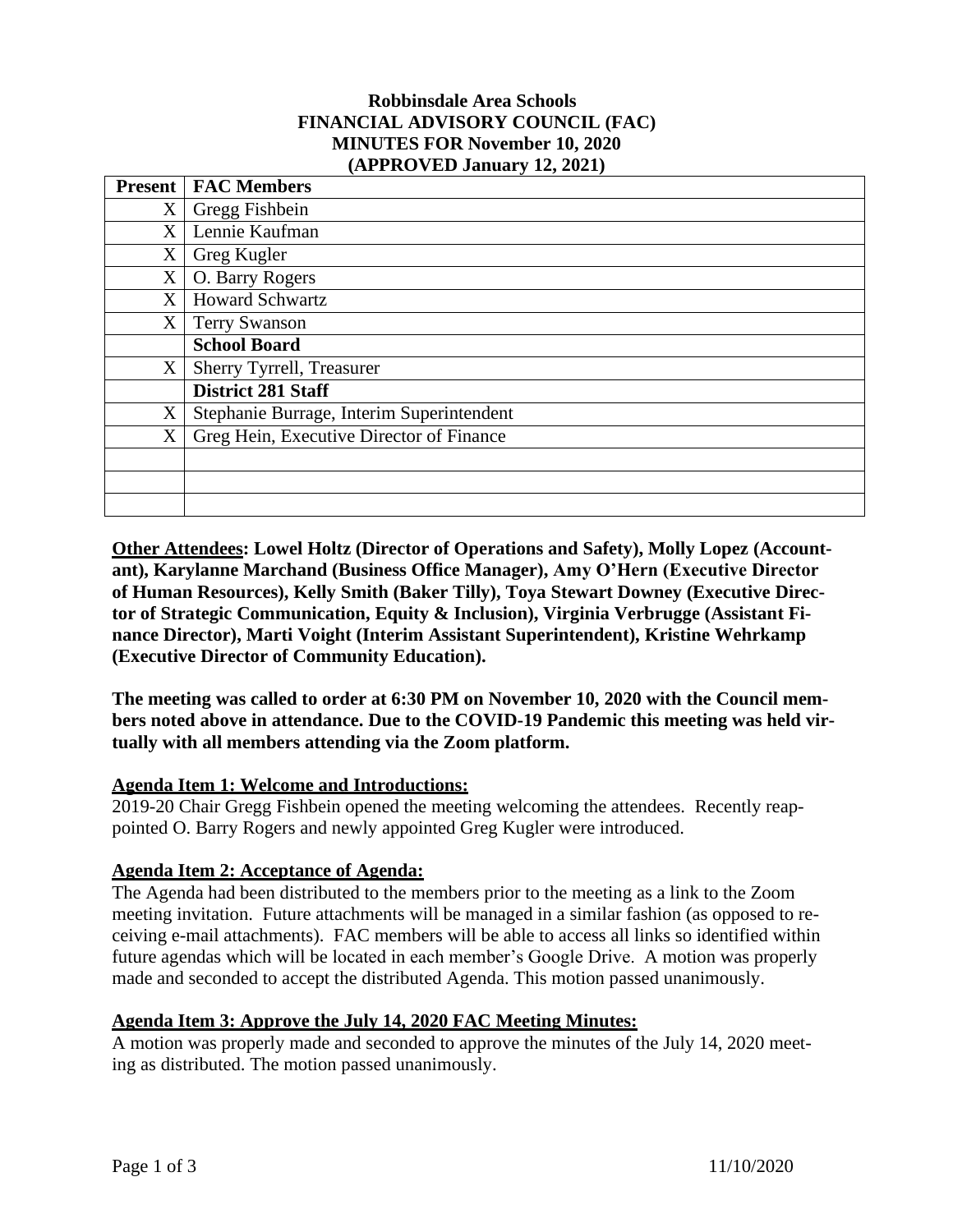# **Agenda Item 4: Selection of Chair and Recording Secretary:**

In accordance with FAC Bylaws, the Council appoints a Member of the Council to serve as Chair for this fiscal year. Gregg Fishbein was properly nominated and seconded to serve as the 2020-21 FAC Chair. There were no other nominations. Gregg Fishbein was unanimously elected. In addition, the Council informally appoints a Member to serve as Recording Secretary. Howard Schwartz was properly nominated and seconded to serve as the 2020-21 FAC Recording Secretary.

# **Agenda Item 5: Selection of Two FAC Members to Serve on the OPEB Advisory Committee:**

Greg Hein reviewed the resolution establishing the OPEB (Other Post-Employment Benefits) Advisory Committee. Committee membership includes two FAC members. O. Barry Rogers and Greg Kugler volunteered to represent the FAC on the Committee. Both Mr. Rogers and Mr. Kugler were unanimously approved by the FAC members.

# **Agenda Item 6: Finance Updates:**

Greg Hein recommended that those FAC members who were not able to attend the October 8, 2020 webinar presented by Tom Melcher and Paul Ferrin could find it on the District web site. It covers a number of issues raised by the FAC last year, including open enrollment policies, procedures, and revenue concerns.

Greg Hein introduced the *District Financial Update* now available on the District web site, and provided *Finance FAQ* information as well as a *Let's Talk* initiative that factually answers finance questions raised by the community throughout the year. The *District Financial Update* in hard copy format is also e-mailed to families with children attending schools in the District. Howard Schwartz requested that this Update also be sent to FAC members. Sherry Tyrrell urged the FAC to become active communicators, correcting financial misinformation circulating in the District as well as working to engender greater trust in District financial management.

Greg Hein reviewed several of the update issues. Lennie Kaufman inquired about the projected deficit in the nutrition lunch program. Greg Hein suggested that the FY2020 deficit was slightly over \$900,000. However, the unpaid debt was not significantly growing because the USDA (United States Department of Agriculture) summer feeding program is underwriting the marginal cost. Presently, the District has served hundreds of thousands of meals under this program. The October issue of the *District Financial Update* also provided factual information regarding Bond refunding and reissuing, the truth regarding Statutory Operating Debt (SOD), and other finance concerns raised by District residents.

Greg Hein presented information regarding the COVID-19 impact on District's finances. The District has been approved for reimbursement up to \$3.3 million from CARES federal funding channeled through the State, and \$3.8 million from CRF (COVID Relief Fund) federal funding also channeled through the State. Both funding sources can only be used to cover expenses above and beyond current budgetary expenditures necessary to subsidize special COVID related costs (e.g., increased custodial staff, sanitizing supplies). Whereas the CARES funds can be used for FY2020, 2021, 2022, and 2023, the CRF funds expire and must be used prior to December 31, 2020. The latter is problematic since the need to improve and pay for superior